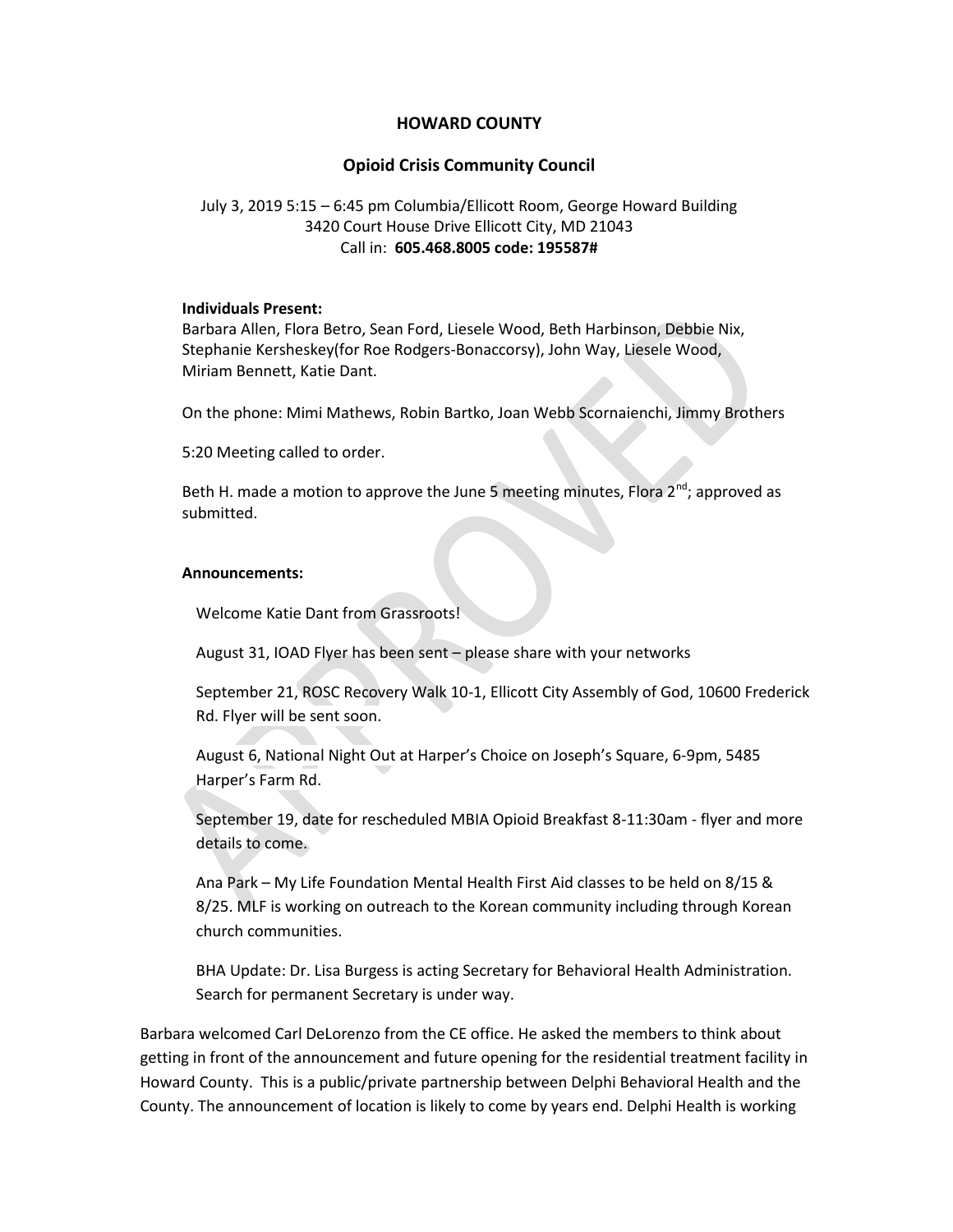through the licensing process now. To get ahead of potential opposition, the OCCC will be developing a plan to support the rollout of this resource through education and outreach.

### **Ideas:**

Barbara – think: NIMBY and how to approach the value of having in-county resource like this. Think about messaging; reduce the stigma, pre-emptive messages about substance misuse, door to door information sharing, consider using more up to date language around substance misuse.

Katie – Community film screening w/panel of experts similar to Horizon Foundations mental health film screening held in 2018. Also, consider using the CIT training film; perhaps tie into a lunch event using Mission BBQ.

Flora – outreach to associations to inform of new resource for HR, employees.

John Way – MHFA training for targeted neighboring areas along with naloxone training.

Beth H. – CE could hold a forum for community with mix of professionals, OCCC and lived experience panel.

Debbie N - Zip code PSA w/CE, Police and Fire Chiefs; this has been a long time goal of some members. Suggestion from Beth H. to use neighborhood names instead of zip codes in PSA. County is already reporting on social media using neighborhood names. Seems more identifiable and more defined rather than large indistinct zip codes.

Carl said the JIS (Joint Information Sharing) committee is restarting in July; he will bring this topic to JIS. Barbara said we will incorporate these ideas and more into the Communications committee plan.

## **UPDATES:**

**Prevention Committee** – Lisielle said pocket card is just about ready for launch – umbrella messaging for behavioral health and substance use disorders. Whole HCHD team is on board; suggestion to "test" card at NNO event in August. Opioid Misuse Prevention Program (OMPP) strategies continue; harm reduction – looking at programs to see how, where that would be implemented in HoCo. Narcan training is now available as drop-in training, 3pm-6pm on the first Tuesday and last Thursday of each month. HCHD will be presenting at Miller's Grant (senior program) in September – medication awareness, talking with one's Dr. and family members. HoCoOpioidHelp website is being revamped.

Steve Shuh, Director of the Opioid Operational Command Center (OOCC) met with PD Chief Myers, Jack Kavanagh, Detention Center, Grassroots and HCHD leadership; was pleased with what he learned. Recommendations from Director Shuh:

Pre-arrest diversion program such as LEAD – Law Enforcement Assisted Diversion.